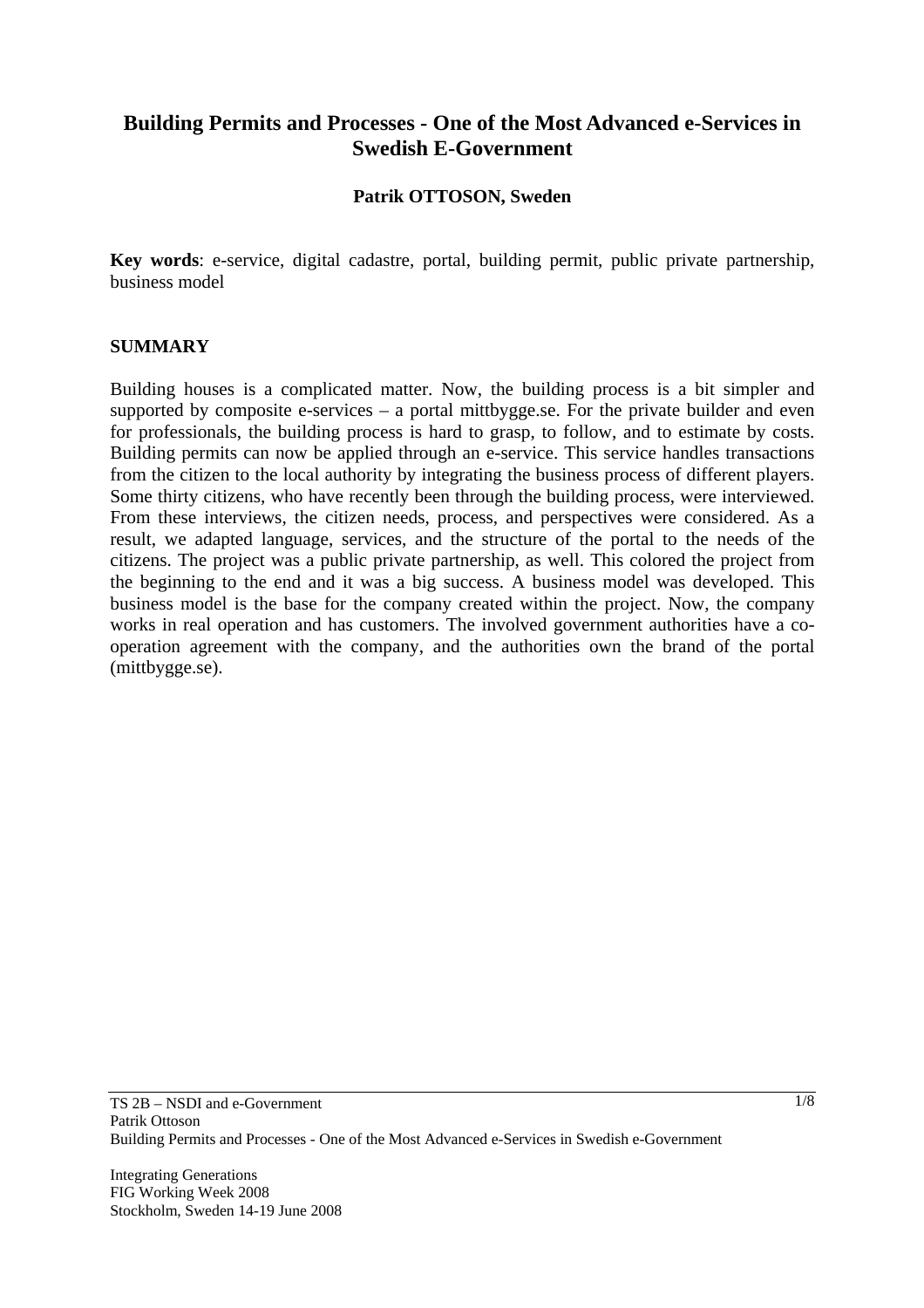# **Building Permits and Processes - One of The Most Advanced e-Services in Swedish E-Government**

### **Patrik OTTOSON, Sweden**

### **1. THE BUILDING PROCESS**

Building houses is a complicated matter, especially for individuals. The building process is hard to grasp, to follow, and to estimate by costs, even for professionals. The private builder has to be in contact with estate agents, local and government authorities, neighbors, architects, constructors, carpenters, plumbers, banks, insurance companies, inspectors etc. If the house is bought through a total contract of building, the processes are fewer. But in Sweden, the private builder is still responsible for everything.

Today, there exists no exchange of information between different players in the building process. This means that the private builder has to transfer information from each process and provide every player with this information. In a chain of communication, information is often lost or misunderstood. And the messenger is here a layman, mostly not familiar with the building process. Most individuals build one house in a lifetime. All together, the dream of a new house ends up in a nightmare and in an exceeded budget.

Local and government authorities and companies strive to increasing effectiveness and to lowering costs. The Internet bank was one of the first e-services in Sweden. More than fifty percent of the Swedish population uses it today. It is more popular among younger people (25-34 years – 80 %) than among elderly people (62-74 years – 20 %). The Swedish Tax Agency estimates that more than 60 % of the declarations will be completed on the Internet in 2008. Citizens or customers now perform much of the previous work, earlier executed by authorities or companies. The e-services may also include advanced support like computation and interaction with other databases in order to reduce errors and increase assistance. Today, the processing is quicker, less costly, and less incorrectly. This is a win-win situation for individuals, companies, and authorities.

### **2. PUBLIC PRIVATE PARTNERSHIP**

In order to help the private builder, two government authorities, four local authorities, two companies, and three universities decided to co-operate within a research project. The project was economically supported by the Swedish Governmental Agency for Innovation Systems. The project appointed to create a composite e-service for supporting the private builder through the building process. The e-service should be trusty and the same irrespectively of which part of Sweden the citizen live. It should not matter if a person built his summer cottage in the west coast or a permanent residence in the hometown. The service should be the same. In the design of the e-service, the customer needs and demands should be considered and prioritized. Therefore, it was also said that as many local and government authorities and companies as possible should jointly support the e-services.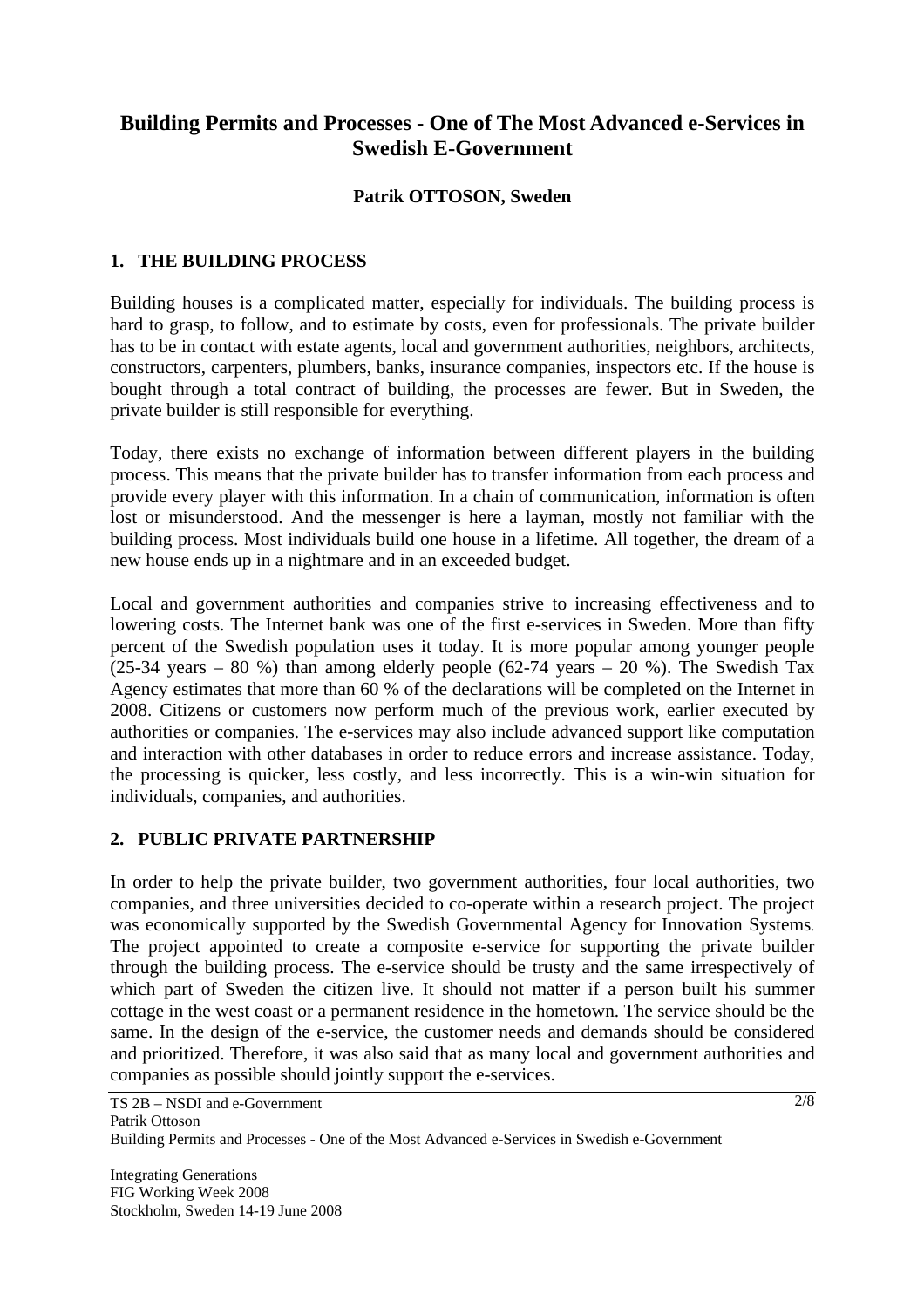A one-stop-shop was to be created as the place where the citizens should be supported in the building process. A cluster of organizations was meant to support this "shop". Behind this only composite e-service and portal, there could be different suppliers of IT-components and issue tracking systems (workflow systems). One project goal was to build this e-service on standardized IT-components, like e-identification, "My pages", e-formulary, and secure/standardized information exchange (SHS). Components from different governmentcertified IT-suppliers should be used. Another goal was to use existing information and transaction services. A maximum of two new e-services was to be developed within the project.

The project became a so-called public private partnership. This means that all players in the field of the building process were invited to the project (IT-specialists, banks, local and government authorities, estate agents etc.). Everyone that accepted the terms and the conditions of compensation were accepted as partner. This colored the project from the beginning to the end. It was a big success.

## **3. THE CITIZEN IN FOCUS**

As a starting point, the needs of the citizens were to be investigated and prioritized. Some thirty citizens, who have recently been through the building process, were interviewed. From these interviews, the needs, process, and perspectives were surveyed and considered. As a result, we adapted language, services, and the structure of the portal to the needs of the citizens. It is easy to construct something with an inside-out perspective. This has been the fact for most Swedish companies and authorities for hundreds of years. Just recently, Swedish authorities are trying to have a customer focus or an outside-in perspective.

Not surprisingly, some of the first ideas had to be rejected. The project thought that citizens should prioritize bank services, but they did not. Today, the citizens have well-established bank contacts, both through the Internet bank and by a personal bank official. The needs in a prioritized order were:

- 1. What can I do?
- 2. Grasp the process estimate time and costs
- 3. Advices, considerations, exchange of experience
- 4. Apply for permissions
- 5. What happens in my neighborhood?
- 6. Find maps
- 7. Find construction drawings
- 8. Find house lots
- 9. Compare catalogue houses
- 10. Find craftsmen
- 11. Follow the process
- 12. Identify and find information about my estate

3/8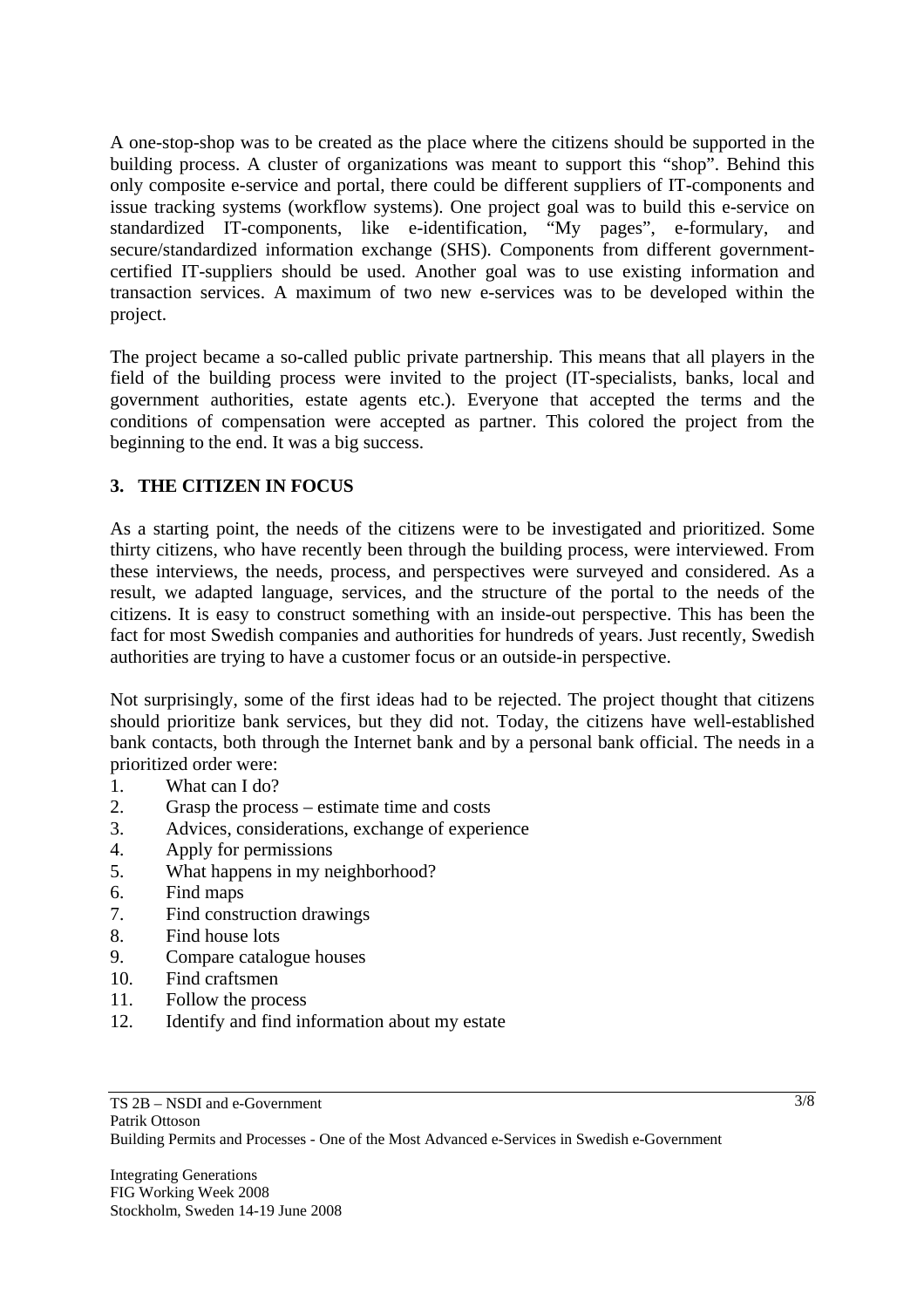It appears from the interviews that the citizens were very self-focused and they are not thinking in terms of e-services (see especially point 1 and 5 above) – an important lesson. The order of the building process should pervade the portal and e-services to be built. It should be process oriented, from a citizen point of view. Unfortunately, full e-services corresponding to the needs in 1 and 5 were too extensive. But, from the needs of the citizens we started to build and to adapt the portal and e-services.

## **4. BUSINESS MODELS**

A business model describes the business logistics in an organization. It estimates which value an organization offers one or more target customers, how it should be performed and through which channels. The business model also explains how the value for products or services is created in relation to partners, suppliers, and own capabilities (Osterwalder, 2004). The goal is to create profitability and sustainable revenue, and to minimize costs. If one just considers Internet business models, there are nine of them (Rappa, 2008):

**Manufacturer Model** is based on the power of the web to allow a manufacturer to reach buyers directly. This model gives efficiency, improved customer service, and a better understanding of customer needs.

Advertising Model is an extension of advertising in traditional media. Here, a web site provides content and services mixed with advertising messages in the form of banner advertisements. This model works best when the traffic is large or specialized.

**Brokerage Model** is based on market making. Brokers bring buyers and sellers together and facilitate business. Usually a broker charges a fee or commission.

Affiliate Model provides purchase opportunities wherever people browse the Internet. It does this by offering financial incentives to affiliated partner sites, e.g. percentage of revenue, banner exchange, and pay-per-click. This model works fine on the web, which explains its popularity.

- **Community Model** is based on user faithfulness. Users invest in both time and emotion. Revenue can be based on the sale of ancillary products and services, voluntary contributions, contextual advertising or subscriptions. This model is well suited for the Internet.

Infomediary Model is based on data about customers and their habits, as well as data of suppliers and producers. This information is valuable in raw or analyzed form, and can be used in marketing campaigns or in assisting buyers or sellers to understand a market.

**Merchant Model** is based on retailing goods and services. Sales are based on list prices or through auctions.

**Subscription Model** is based on periodically charging. It is common to combine free content with subscribed content, e.g. "member-only". Subscription and advertising models are often combined.

Utility Model is based on metering usage. This is also called on-demand or a "pay as you go". Metered services are based on actual usage rates.

Very early, the strategy of the project was to establish a company. This company should run the services in a profession, business-to-customer-way. The value chain was analyzed (Porter, 1980). Normally, there are no limitations in the construction of a company's business model.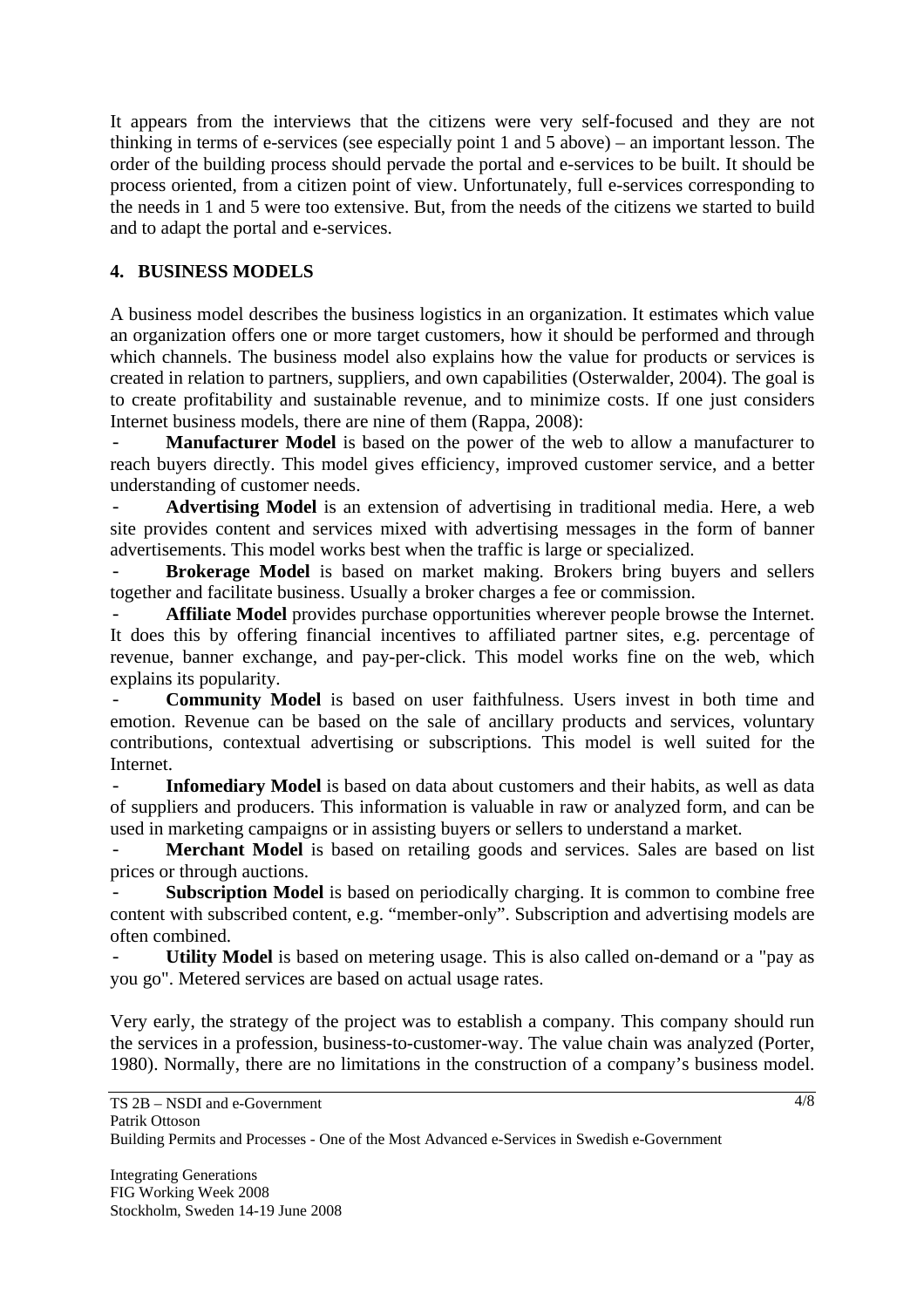But in this case, it was a public portal and e-services where the company is a representative of several public bodies. The Swedish National Financial Management Authority was consulted, because they are the government's expert in performance and financial management. It was decided and stated in the project that:

The portal should generate high traffic (frequently visited)

The portal should have no advertising (it is not prohibited, but it does not align being impartial as an authority)

Government authorities are not allowed to own companies (no mixed ownership)

- A consortium of local and government authorities handles strategic questions concerning the development of the portal (regulated in an agreement)

No economical transactions between the consortium and the company should be performed

The consortium owns the brand

The IT-components used on the portal is based on a utility business model ("pay as you go")

From these statements (which actually took a while to figure out) the business model was developed. The business model consists of two parts:

1. A **subscription model** is intended for targets customers – local authorities. These authorities can connect their issue tracking systems (workflow systems) to the e-services and combine general information with municipality information. This model may generate revenue up to 300-500 thousands euros. New services and broaden target groups (e.g. to companies and government authorities) may increase the revenue.

2. The **infomediary model** is intended for the target customers – professionals like constructers, architects, suppliers, banks, insurance companies, consultants etc. The portal captures information about private builders and what they are going to build – from large constructions to small works. This information can be sold to a second part. This model may generate revenue up to 5-10 million euros, or even more.

## **5. THE PORTAL MITTBYGGE.SE**

The portal mittbygge.se is the result. The portal is built considering customer needs, business development, and standardized technology. Even the name mittbygge.se (which means "my building") was carefully investigated. The name considers the outside-in thoughts and focus on the customer.

Two e-services were constructed – one to apply for building permits and one to retrieve construction drawings. Both work with the workflow systems and registers of the local authorities. The e-service for building permits lets the citizens to digitally apply. During this process, it interacts with other authorities to get correct information, e.g. property units from National Land Survey. Interaction is carried out through web-services. The portal is based on service-oriented-architecture (SOA).

5/8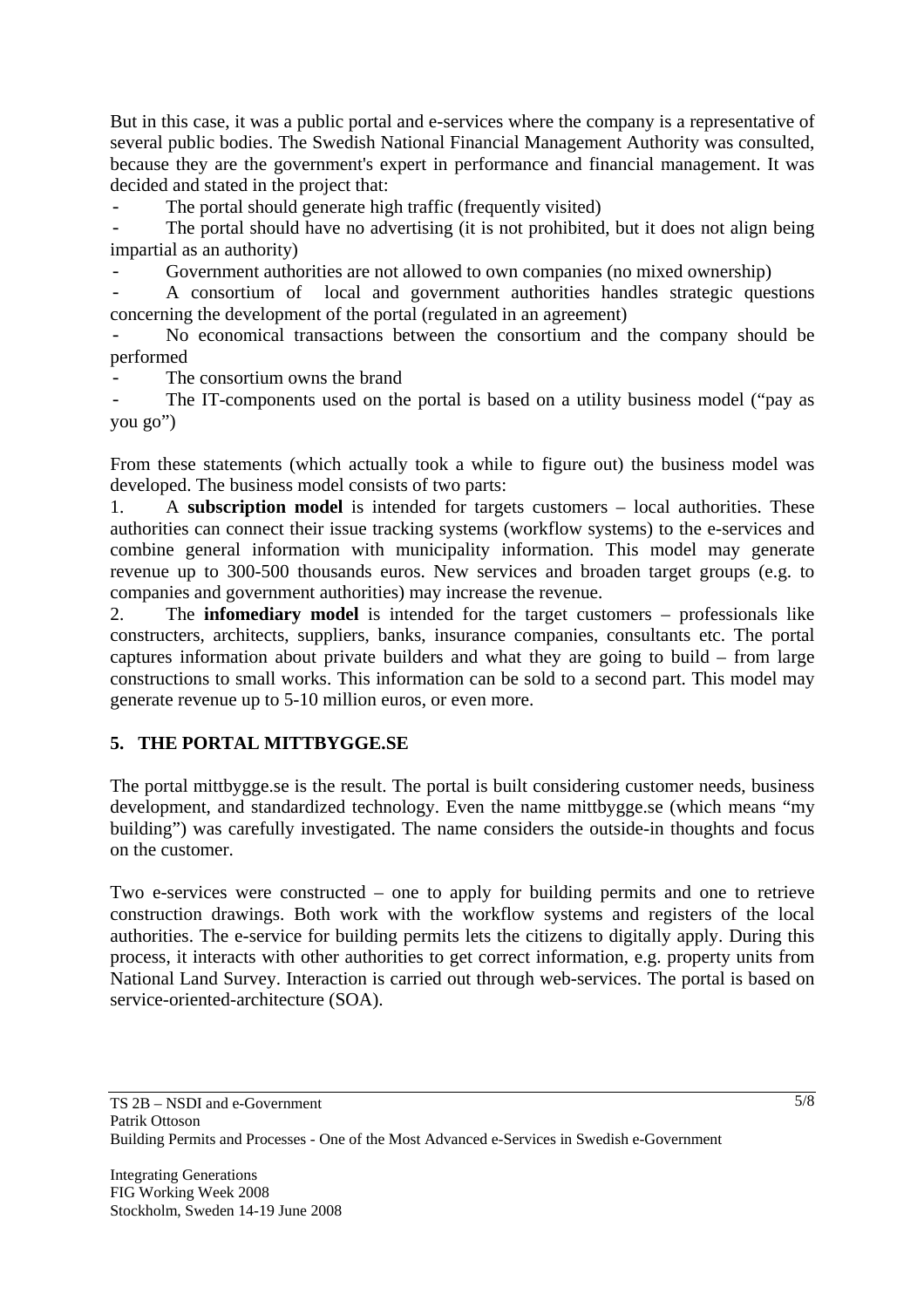### **5.1 Information Infrastructure**

Swedish Administrative Development Agency (Verva) coordinates the development of central government in Sweden and is one of the government's central advisory agencies. The work with e-government and infrastructure is governed by Verva. The portal was built on the existing infrastructure of the e-government, like e-identification, "My pages", e-formulary, and secure/standardized information exchange (SHS). We also used a standardized digital assistant, which can utilize information from many authorities in order to help the citizen with questions. We used questions and answers from three government authorities, three local authorities, and combined with own questions and answers to make a skilled assistant.

All together, a base for an infrastructure was created. In this infrastructure there were information from local and government authorities, e-service from private and public bodies, IT-infrastructure and workflow systems from private companies (see figure 5-1). It is easy to set up a portal using one supplier, but we had about 25 suppliers. The most complicated things were to create compatible interfaces and make everyone follow the standards or agreements. By using standardized components makes it easy to connect to other processes and systems in the future. When the structure of the portal is on place it can be best practice for other portals.



**Figure 5-1:** Integration of information, e-services, IT-infrastructure, and workflow systems

The exchange of information between the portal and the workflow systems is obtained using XML-files. These XML-files is open and free for any supplier of workflow systems. Today, three suppliers have adapted their systems to work with the e-services of building permits, and one is coming. There are two suppliers of the IT-infrastructure. This means that the local authority may use any supplier, but the citizens get the same interface and service all over Sweden.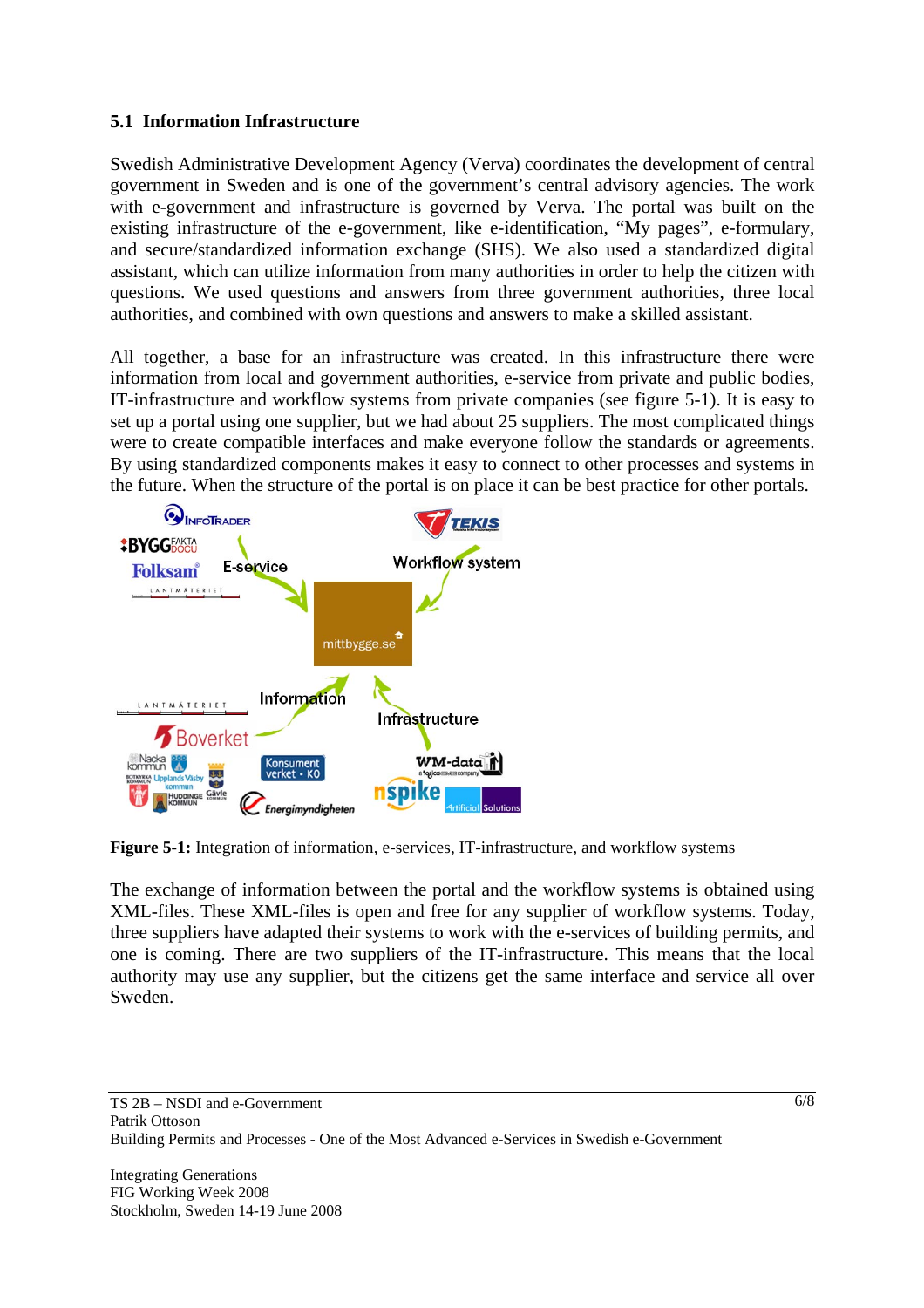### **5.2 Real Operation**

Business models were supposed to be a great challenge. Extra focus was put onto these questions. The proposed business models were accepted with minor changes. The pricing models were changed a bit. The costs for combining municipality information with general information are the same as connecting to the e-service of building permits. In the proposed business model, e-services yielded greater revenues. But after testing the portal for half a year, the most popular part of portal (for the citizens) was the information services – some hundred illustrated pages assembled from different authorities. Now, some of the local authorities have outsourced part of their information build up of their own web sites to mittbygge.se. By doing that, they cut costs from day one.

By having this focus on business models, the result of the project was early transferred into real operation. A small company was established. Parallel and supported by the project, the company took over the administration of the portal. The project was for three years, the transaction was one year before the end of the project.

## **6. DISCUSSION AND CONCLUSIONS**

The project had three challenges; the focus on the customer, a good business model, and the IT-infrastructure. Even if the greatest challenges should have been on the customer and the business, the largest trouble was on the IT side. Perhaps, it was so because of statements that the standardized IT-component could be put together with just "a small portion of glue". In a chain of IT-processes, based on web-services, the weakest link is the interface and single components (web-services). If one single component or interface does not work, the whole chain falls apart. This shows the importance of standardized and agreed protocols of webservices.

An important role of project was to breach in the front line concerning e-government infrastructure. The project has shown that it is possible to build e-services on new standardized technology. It has also shown that a public private partnership is possible within the IT development, and that e-services can be outsourced to a private company. The generic effects on other e-government ventures will be great. This is a good example of market development. It was too expensive and too complicated for a single company or authority to do this by itself. But jointly together, it was a success.

The generic effects in the SDI (Spatial Data Infrastructure) area can be seen right now. The project has become a model in itself for several SDI projects. The planning portal for planners will inherit and employ the same e-service for permits. The national geodata project (connected to Inspire) uses the ideas from both the portal mittbygge.se and the planning portal. There are also discussions of connecting the building processes of mittbygge.se together with planning, cadastral procedures etc. By doing that the citizens can follow their processes from idea and planning to building and living, independently of the player.